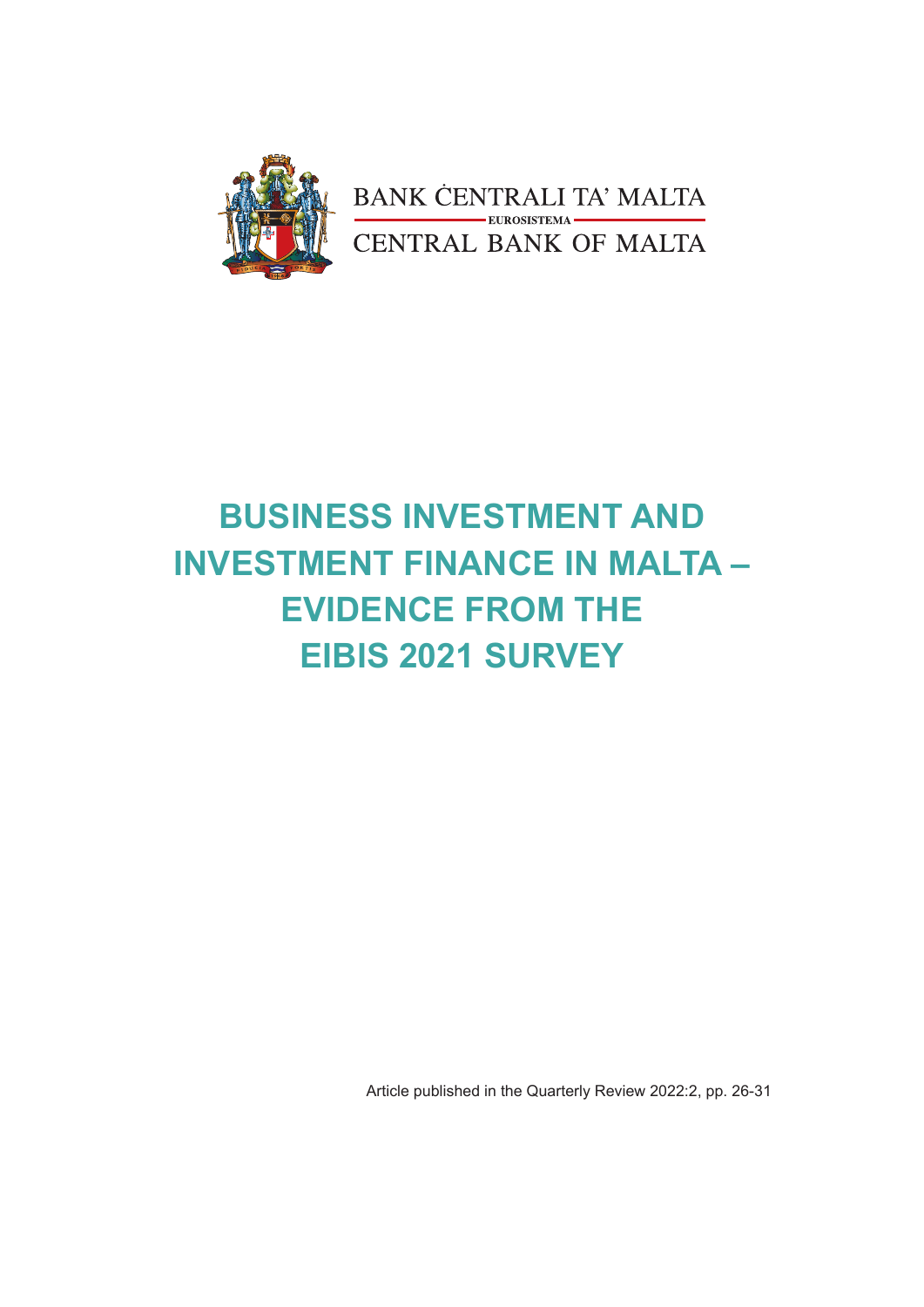# **BOX 1: BUSINESS INVESTMENT AND INVESTMENT FINANCE IN MALTA – EVIDENCE FROM THE EIBIS 2021 SURVEY1**

The EIB Group Survey on Investment and Investment Finance (EIBIS) is an EU-wide, annual survey of some 13,500 firms, 180 of which are operating in Malta.<sup>2</sup> It collects data on firms' characteristics and performance, investment outlook, access to finance, barriers to investment, as well as other challenges firms face, such as climate change and digital transformation. Using a stratified sampling methodology, the EIBIS is representative across the 27 Member States of the European Union, the United Kingdom and the United States, as well as firm size (from micro to large) and four main sectors (manufacturing, services, construction and infrastructure). For the sixth wave of EIBIS, telephone interviews with Maltese firms were carried out between March and July 2021. As a result, the data presented reflect the impact of the pandemic and the effect of the policy support implemented, but they predate the war in Ukraine and its consequences on the Maltese economy. The survey results remain however extremely relevant, as they present a snapshot of structural features of the economy, which is crucial to assess resilience to the current period of repeated shocks.

# **Investment in Malta – the pandemic, policy support and outlook**

In 2021, the Maltese economy was recovering from the pandemic, relying on substantial policy response. By mid-2021, real GDP and investment were around pre-pandemic levels. The impact of the pandemic was strong, but policy support allowed firms to recover quickly.

In 2021, 58% of firms in Malta reported a decline in sales compared to the beginning of 2020, well above the EU average (49%). The policy response was widespread in Malta, with 74% of firms having received financial support, a higher share than in the European Union (56% of firms). Support was mostly in terms of subsidies and tax deferrals (in both cases, the share of firms receiving support was higher than the EU average). Around a quarter of firms (26% of Maltese firms) increased their debt position, which is more than the average

### **COVID-19 IMPACT ON FIRMS' SALES, FINANCIAL SUPPORT RECEIVED AND INCREASE IN DEBT Table 1** *(% of firms)*

|         | Share of firms | Share of firms                      | Of which  | Of which     | Share of firms  |
|---------|----------------|-------------------------------------|-----------|--------------|-----------------|
|         |                | recording decline receiving support | subsidies | deferrals of | increasing debt |
|         | in sales       |                                     |           | payments     |                 |
| EU 2021 | 49.0           | 56.0                                | 36.0      | 16.0         | 16.0            |
| MT 2021 | 58.0           | 74.0                                | 59.0      | 31.0         | 26.0            |

Source: EIBIS 2021.

Base: All firms excluding don't know/refused responses.

Question 1: What has been the impact so far of the COVID-19 pandemic on your company's sales or turnover compared to the beginning of 2020?

Question 2: Since the start of the pandemic, have you received any financial support in response to COVID-19? This can include finance from a bank or other finance provider, or government-backed finance.

Question 3: Has your company taken any of the following actions as a result of the COVID-19 pandemic?

1 Prepared by Annamaria Tueske, Wouter van der Wielen and Debora Revoltella from the European Investment Bank (EIB). 2 EIB (2021). EIB Group survey on investment and investment finance 2021. Country overview: Malta, European Investment Bank, Luxembourg, [EIB Investment Survey 2021 – Malta Overview](https://www.eib.org/attachments/publications/eibis_2021_malta_en.pdf).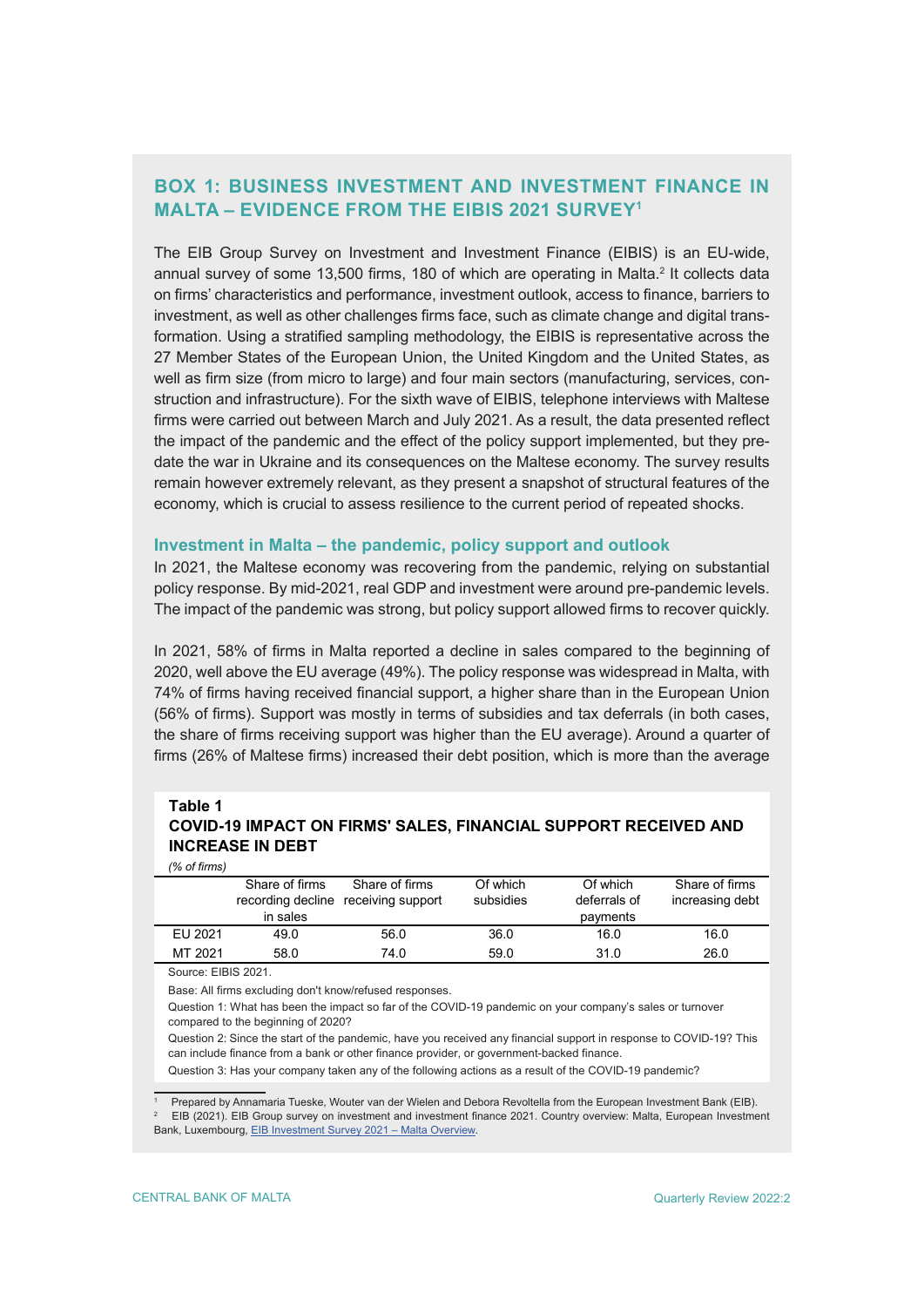EU share of 16% (see Table 1). In addition, 6% have raised new equity from the current owners, and 3% have raised new equity from new sources, both in line with the EU average.

Policy support even prevented part of the shock on firms' investment to materialise. In EIBIS 2020, 47% of Maltese firms were expecting to reduce investment in 2020. One year later, only 16% of firms reported that they actually reduced investment. For 2021, the share of firms expecting to decrease investment slightly exceeded that of firms expecting to increase investment, with a small negative net balance of 1.5%, which makes Maltese firms slightly more negative than the rest of EU firms.

Chart 1 shows the evolution over time of firms' short-term outlook. It is reminded that this is recorded for 2021, thus being post-pandemic, but before the war shock materialised.

In line with EU firms, firms in Malta expected improvements in terms of the economic climate, the business prospects, and the availability of external and internal finance. Moreover, more firms in Malta expected the political and regulatory climate to improve rather than deteriorate in 2021, while the net balance of EU firms remained negative in this respect.

## **Areas for investment**

Chart 2 presents the breakdown of firms' investment by area of activity. Maltese firms have a relatively high share of investment in intangibles. Investment for software development stands out, accounting for 22% of total investment, versus 15% in the European Union. Smaller firms and firms in the services sector were particularly more likely than other firms to invest in the area of software,



Base: All firms.<br><sup>(1)</sup> Net balance is the share of firms seeing improvement minus the share of firms seeing a deterioration.<br>Question: Do you think each of the following will improve, stay the same or get worse over the ne



Base: All firms that have invested in the last financial year (excl. don't know or refused responses). Question: In the last financial year, how much did your business invest in each of the following with the intention of maintaining or increasing your company's future earnings?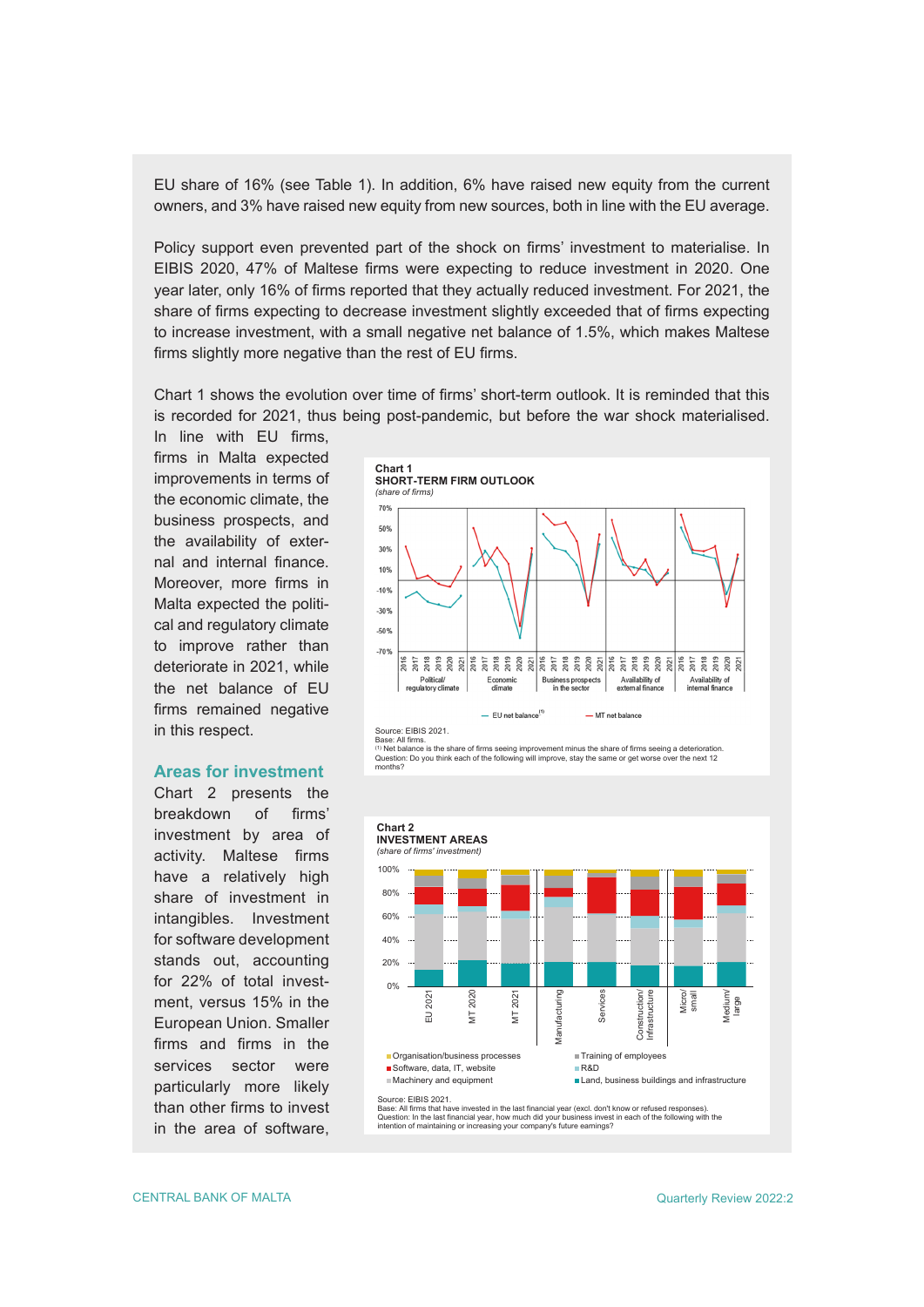data, IT and website activities. On the other hand, construction/infrastructure and manufacturing firms were more likely to invest in training (11% and 10%, respectively) than firms in the services sector (3%).

# **The pandemic as a driver for change**

Firms perceived the COVID-19 pandemic as a structural shift for the economy, requiring structural transformation. According to EIBIS 2021, the majority of Maltese firms (73%) considered COVID-19 to have a longterm impact on at least one of the four aspects they were asked about (see Chart 3). Some 54% of Maltese firms expected the pandemic to require, in the long term, more digitalisation. Around a third of firms (34%) expected an impact on firms' supply chains and 23% of firms foresaw an impact on their service or product portfolio.



Base: All firms. Question: Do you expect the COVID-19 outbreak to have a long-term impact on any of the following?





Source: EIBIS 2021.<br>Base: All firms that have invested in the last financial year (excluding don't know/refused responses).<br>Question: As a response to the COVID-19 pandemic, have you taken any actions or made investments t

With those long-term expectations, firms indeed reacted swiftly. 64% of firms in Malta have taken actions to react to the pandemic (see Chart 4), above the EU average (57%). Digitalisation stood out with over half of firms (55%) reporting that they have taken action or invested to become more digital. Around a third (32%) of firms have developed new products, services or processes followed by 17% of firms that shortened their supply chain.

# **Barriers to investment**

Uncertainty about the future is the most frequently cited long-term barrier to investment in Malta, followed by the availability of skilled staff (82%), with both shares in line with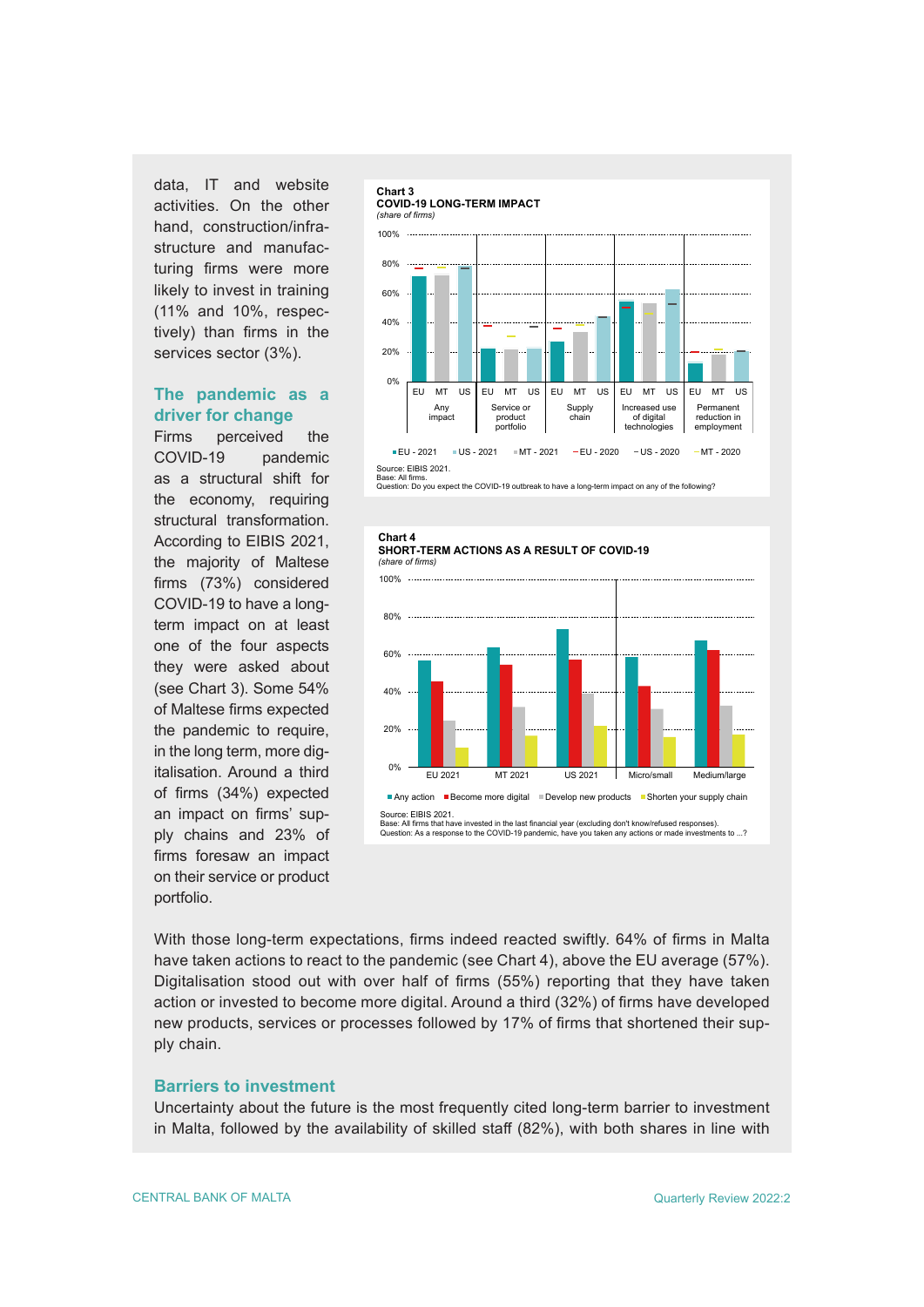those reported in EIBIS 2020 (84%, see Chart 5). In contrast to their EU counterparts, firms in Malta are more likely to cite uncertainty about the future (73% EU versus 84% in Malta) and availability of finance (46% EU versus 55%) and less likely to name energy costs (64% EU versus 54%) as a barrier to investment.

Access to finance conditions remained tighter in Malta, compared to the EU average, with 9% of firms being credit constrained (see Chart 6), which is higher than the EU average of 5% and slightly higher than the share reported in EIBIS 2020 (6%). Construction/infrastructure firms are more likely to be finance constrained (13%) than firms in other sectors.

When looking at satisfaction with the finance received, firms that used external finance are on balance satisfied (see Chart 7). The highest dissatisfaction is with collateral requirements (16%), the length of time over which the financing needs to be repaid (10%), the cost of finance (7%), and the amount of financing (3%).





Source: EIBIS 2021.<br>Base: All firms (data not shown for those that said not an obstacle at all/don't know/refused).<br>Question: Thinking about your investment activities in Malta, to what extent is each of the following an<br>o





Source: EIBIS 2021.

Base: All firms excluding don't know/refused responses. Finance-constrained firms include those dissatisfied with the amount of finance obtained (received less), firms that sought external finance but did not receive it (rejected) and those that did not seek external finance because they thought borrowing costs would be too high (too expensive) or they would be turned down (discouraged).





Source: EIBIS 2021 Base: All firms that used external finance in the last financial year (excluding don't know/refused responses). Question: How satisfied or dissatistfied are you with ....?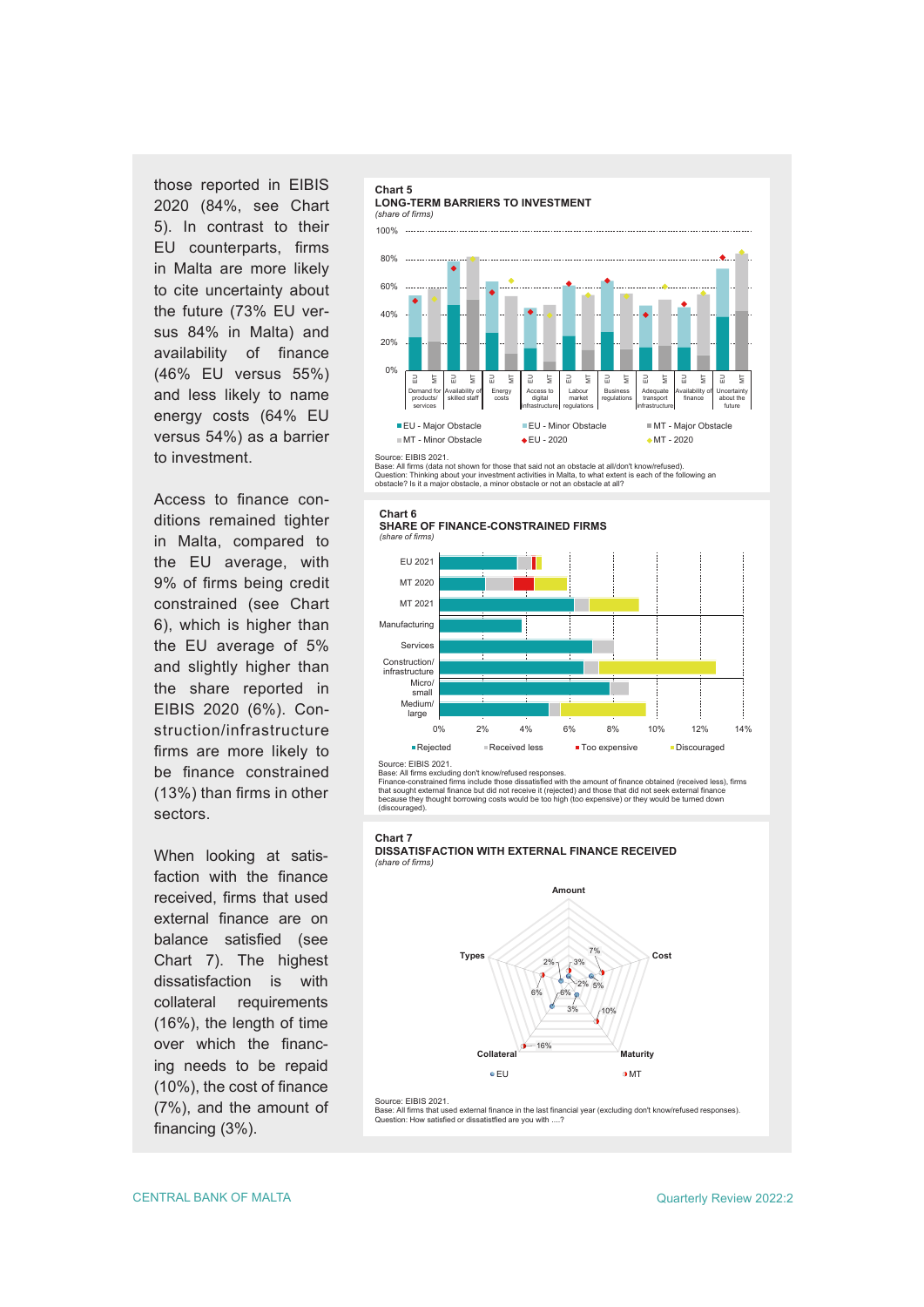#### **The digital and green transition and managerial transformation**

When asked about digitalisation, Maltese firms were more likely to have implemented multiple advanced digital technologies compared to their EU counterparts (44% versus 23%). Two thirds (66%) of firms in Malta have implemented at least one of the advanced digital technologies they were asked about, which is in line with the EU average (61%). The most commonly implemented technologies in Malta were digital platforms (55%), followed by drones (33%), robotics (32%) and the internet of things (31%). The implementation share for Big data/AI was higher than the EU average (see Chart 8).

Maltese firms are less likely than the average EU firm to have already experienced the effects of climate change. 44% of firms in Malta stated they are exposed to physical climate risk (i.e. state that climate change and the related changes in weather patterns are currently

impacting their business). This compares to 58% in the EU overall. However, Maltese firms are starting to internalise the risks associated with the transition to net zero. Overall, almost 60% of firms see an effect of the climate transition on their business. The share of firms that see the transition to stricter climate standards and regulations as an opportunity rather than as a risk over the next five years is higher (32% and 26%, respectively).

As Chart 9 shows, 42% of firms in Malta have already invested to deal with climate change, and 43% have plans to do so in the next three years, an increase since EIBIS 2020 (both 31%), but in line with the EU averages (43% and 47% respectively). Larger firms are more likely to plan to invest than smaller firms (52% versus 30%).



around it'.<br>Question: Can you tell me for each of the following digital technologies if you have heard about them, not<br>heard about them, implemented them in parts of your business, whether your entire business is organised

#### **Chart 9 INVESTMENT PLANS TO TACKLE CLIMATE CHANGE IMPACT** *(share of firms)*



Question: Now thinking about investments to tackle the impacts of weather events and to deal with the process of reduction in carbon emissions, which of the following applies?